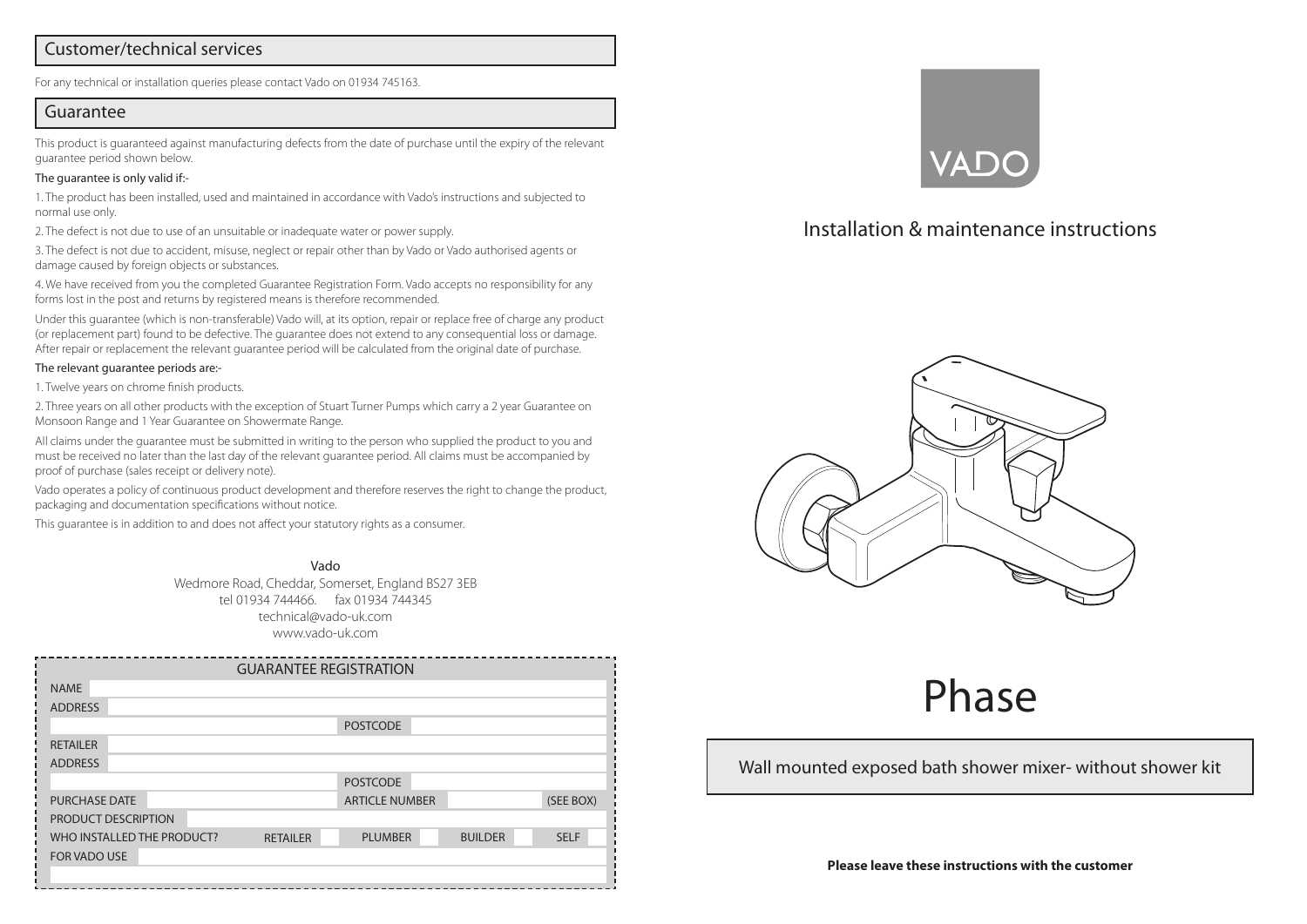## Important - please read

Please read these instructions carefully before starting installation and keep for future reference.

Remove all packaging and check the product for missing parts or damage before starting installation.

Any alterations made to this product and fittings may infringe water regulations and will invalidate the guarantee.

The installation must comply with all Local/National Water Supply Authority Regulations/Byelaws and Building and Plumbing (UK:BS6700) Regulations.

We strongly recommend that you use a qualified and registered plumber.

## General installation

These fittings are mixing devices and therefore water supplies must be reasonably balanced.

Where connections are made to the mains cold water supply, WRC approved single check valves must be fitted to both hot and cold inlets. This is a stated requirement of Water Supply (Water Fittings) Regulations 1999 Schedule 2, Section 6 G15.13.2

Before making any inlet pipe connections, all supply pipes MUST be thoroughly flushed to remove debris. Failure to do so could result in damage or low flow from the mixer unit. Water Supply (Water Fittings) Regulations 1999 Schedule 2 Section 4 G13.1

The fitting of isolating valves to the inlet feeds is advised for ease of maintenance.

Please take great care when installing this mixer not to damage its surface.

Please note if installing in an enclosed environment, access should be left for servicing and maintenance. No costs relating to inadequate access can be accepted.

### Care of the mixer

Our products are finished to the highest standard and due care needs to be taken to ensure their looks are retained.

We recommend cleaning all products with a soft damp cloth ONLY and advise strongly against the use of ALL cleaning products i.e. powders and liquids.

If the above instructions are not followed this will invalidate your guarantee in the event of a problem occurring.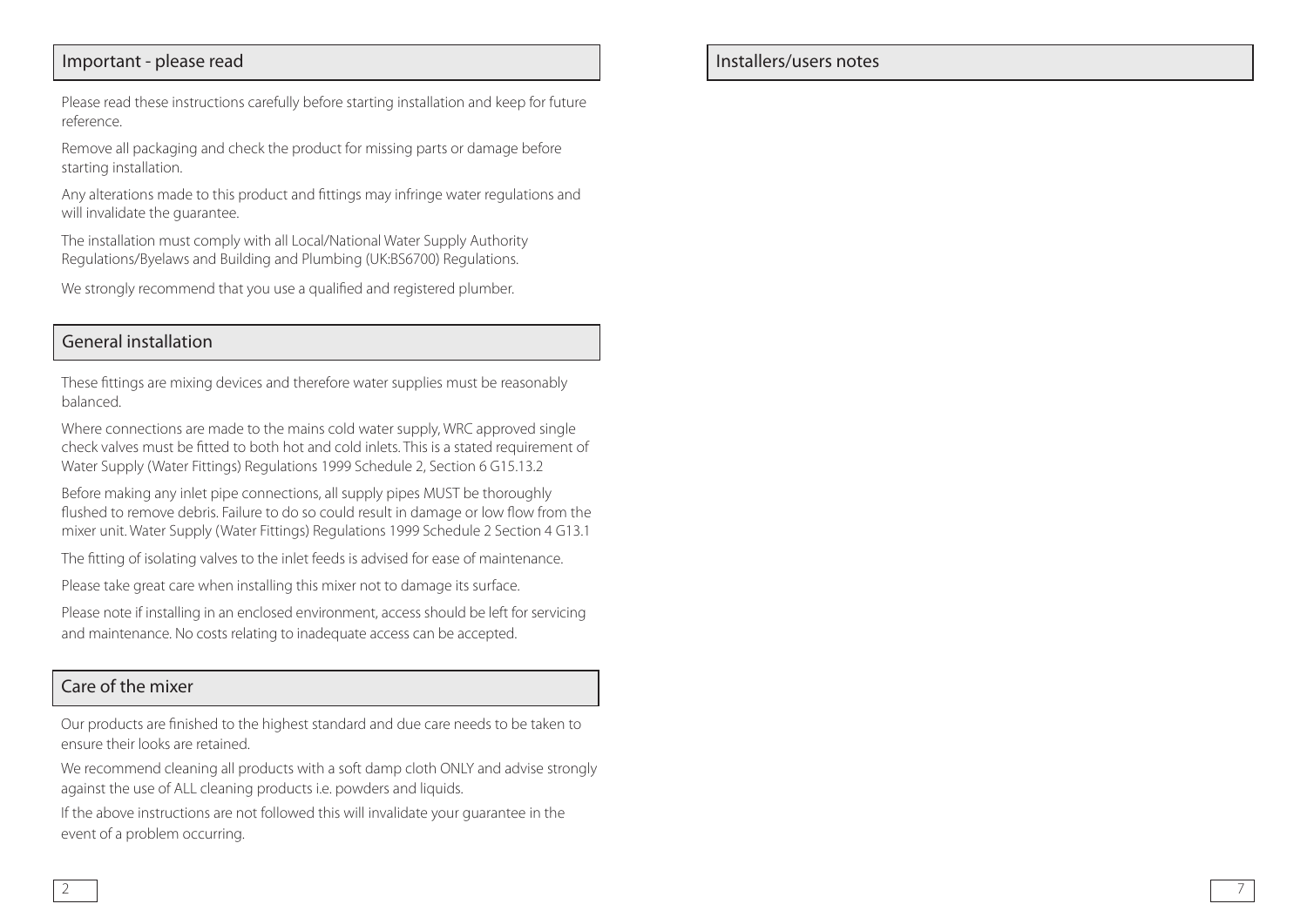

Moving the mixer lever upwards/downwards will increase/decrease the flow of water. Moving the mixer lever from right to left will increase the water temperature.

Pull the shower control knob up to turn on the shower, turn to lock in position. Turn back to release and turn off the shower.

#### Operation **Dimensions Operation Dimensions**





# Operating Specifications

Operating Pressure: Minimum operating pressure 1.5 bar Maximum operating pressure 5 bar